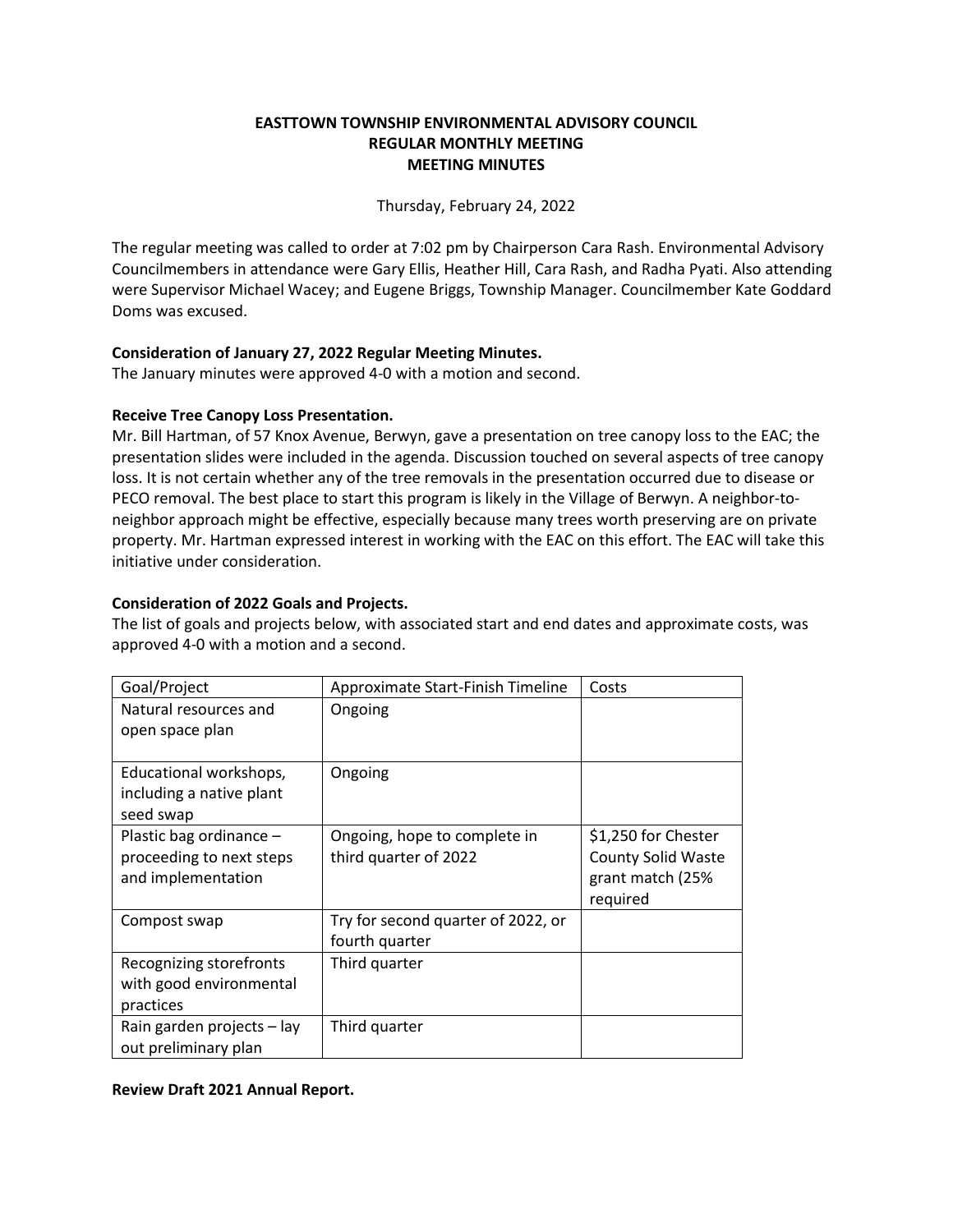The EAC reviewed the draft 2021 annual report produced by Secretary Radha Pyati; finalizing the report was moved, seconded, and approved with a 4-0 vote.

## **Review Salt Use Position Paper.**

The EAC discussed the draft salt use position paper written by Councilmember Doms. Edits from Councilmembers will be sent to her, and the article will go into the Darby Creek Valley Association's newsletter. In addition to the article itself, the Council discussed using brine instead of rock salt on Twp roads. Manager Briggs will share the article with Twp Public Works Director Don Curley for his consideration.

## **Discussion on Articles for Next Easttown/Tredyffrin Environmental Advisory Council E-Newsletter.**

The EAC discussed several ideas of articles for the next E-newsletter, such as the open space plan, the planting season, pollinators, native plants, planting a yard without grass, pesticides, light pollution. The Tredyffrin EAC is contributing an article on trees. Chairperson Rash asked Councilmembers to send her their drafts for articles by the March meeting.

## **Liaison Report – Board of Supervisors.**

Chairperson Rash reported on the Board of Supervisors. The Darby Creek stream cleanup in April 2022 was approved. The application period is open for the new Twp Stormwater Advisory Committee. Aqua will buy the Willistown Twp sewer system.

### **Liaison Report – Planning Commission.**

Vice Chair Ellis reported on the Planning Commission. He reviewed the status of the open space plan at their meeting and asked for their ideas on who should serve on the task force.

## **Liaison Report – Parks and Recreation Board.**

Councilmember Hill reported on the Parks and Recreation Board. She reviewed the open space plan. The P&RB are working on several projects: July  $4<sup>th</sup>$ , a new volleyball net at Johnson Park, and summer activities such as a concert series, movie night, battle of the bands, and slider cookoff. Discussion included asking that pesticides not be used on bees in the sand at Johnson Park; the bees are not aggressive.

## **Darby Creek Cleanup Update.**

The Darby Creek Cleanup has been approved by the BOS. Each site has an assigned captain, and the event is advertised on the DCVA website. Eadeh will provide financial support for food and refreshments for volunteers. Dunbar Roofing may be able to support coffee and donuts.

The planned date is Saturday, April 23, 2022, with Saturday, April 30 as the rain date. The four sites to be cleaned up are all on Township-owned property and are the following:

- Hilltop Park
- Sussex, near Daventry Road
- Open space across Newtown Road from Hilltop Park
- Waynesborough (Although this site is strictly within the Crum Creek watershed, rather than Darby Creek, it is on Easttown Twp property and will be included in the cleanup. Supervisory Wacey will look into whether the Chester Ridley Crum (CRC) organization wishes to partner.)

The budget includes funding for an item for volunteers: a reusable tote bag, water bottle, or other item.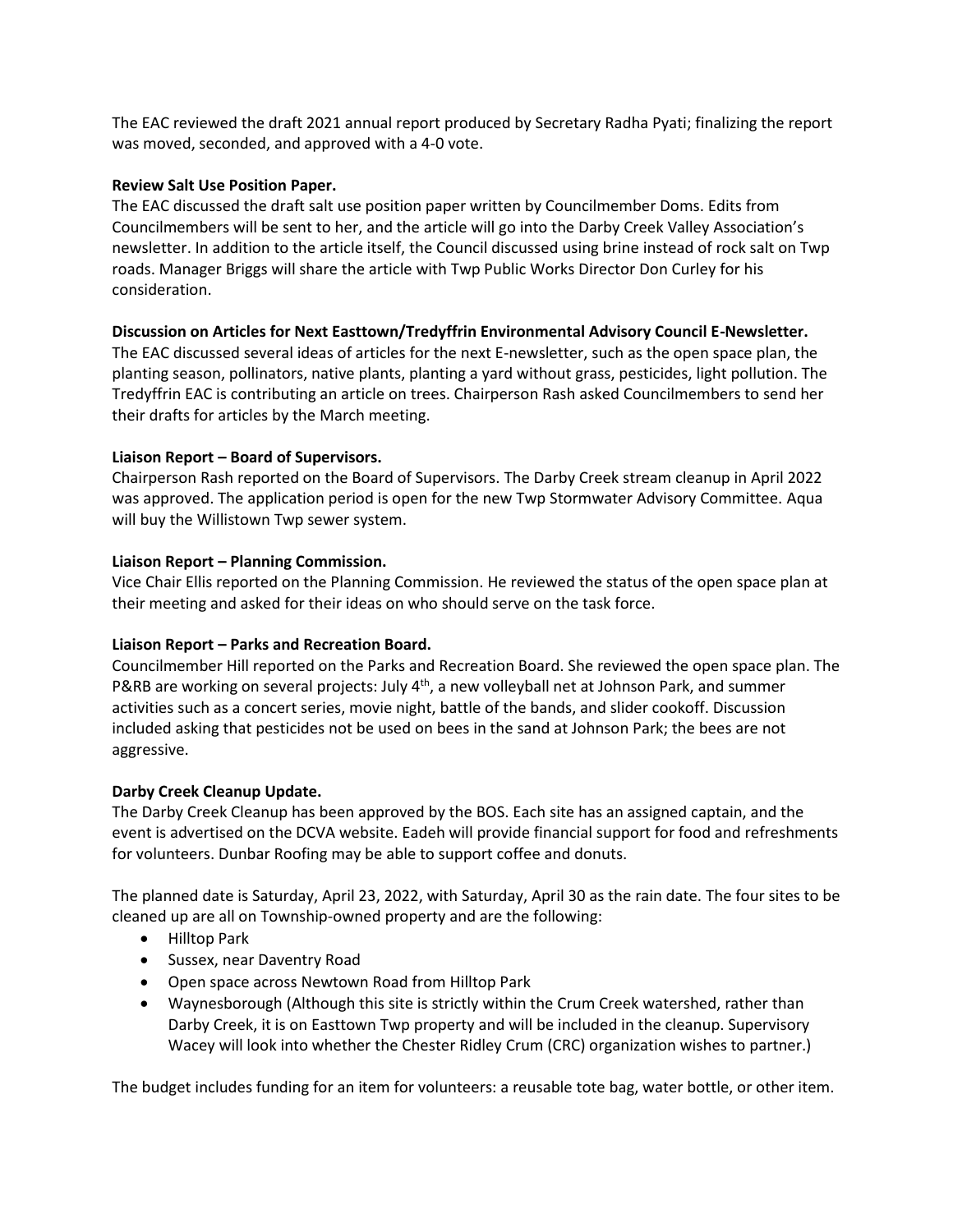### **Compost Swap Program Update.**

Councilmember Hill gave an update. The Trinity director will email preschool families about their interest. Pam Koch of Trinity will reach out to St. Monica's church. She has contacted the Tredyffrin EAC, who want to work together with the Easttown EAC on a location, possibly the Tredyffrin Library.

### **Native Plant Workshop Update.**

Councilmember Hill provided an update. She has identified a few available dates at the Easttown Library. She has contacted a couple of potential speakers but no one has confirmed yet. The topic and event have to be approved by the BOS, but not necessarily the specific speaker.

#### **Next Steps for Single-use Plastic Bag Ordinance and Chester County Solid Waste Authority Grant.**

Chairperson Rash led a discussion of next steps. The items that should be presented to the BOS include the following:

- Economic impact
- How residents will be educated
- Grant specifics. How will the grant be used, what is the Twp's commitment, and can it be done with an in-kind match?

Another survey of residents was not considered necessary, given previous survey results. Chairperson Rash will put this information together and present it to the BOS.

## **Next Steps for 1993 Recreation, Open Space, and Environmental Resources Plan Update.**

Manager Briggs noted that it may be discussed at the next BOS meeting.

## **Republic Services Recycling Workshop Update.**

The Republic Services recycling workshop will take place on Wednesday, May 4, 2022, from 6:30 – 8:30 pm at the Easttown Library. The speaker is Dominic Fulginiti of Republic. The workshop is planned to be in person; a zoom option will be added.

## **Trex Recycling Contamination.**

Councilmember Hill noted the ongoing problem of non-recyclable material being placed in the Trex bins. Approximately one-third of the material is non-recyclable trash rather than the appropriate recyclable plastic. The EAC discussed several solutions. Manager Briggs suggested finding a group with longer Trex experience and asking them how they addressed this problem.

#### **Public Comment.**

There was no public comment.

## **Upcoming Workshops and Conferences.**

Chairperson Rash noted that a CRC workshop is coming soon and a virtual conference of regional EACs will be held on Saturday, February 26.

#### **Announcements.**

The next regularly scheduled meeting is Thursday, March 24, 2022, at 7:00 pm.

## **Adjournment**

The meeting was adjourned at 9:38 pm.